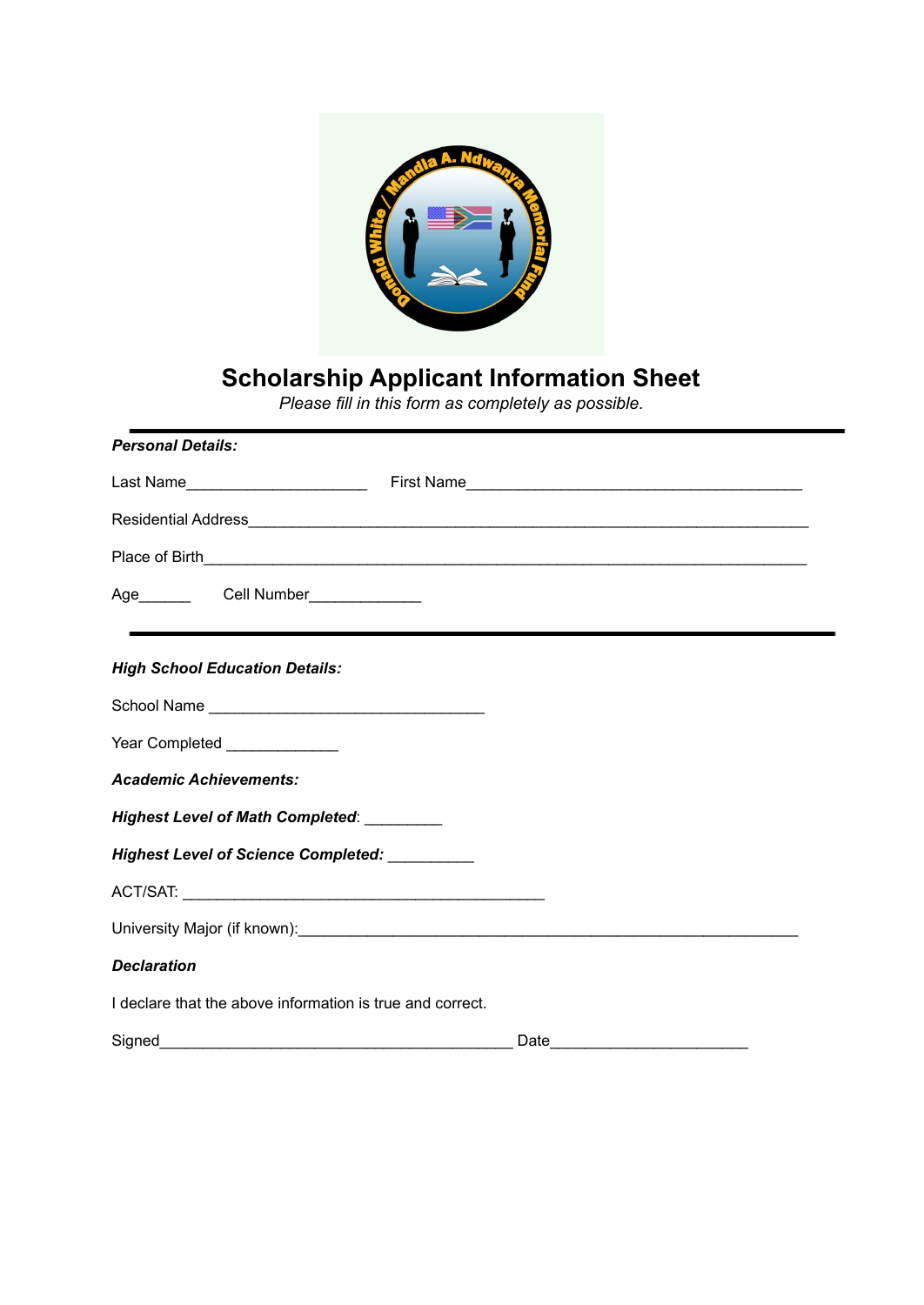## **Essay**

Please tell us in three paragraphs why you are the best candidate to receive the scholarship from the Donald White/Mandla A. Ndwanya Memorial Fund, Inc.

NOTE: This essay will be used to help us choose whom to support for academic studies.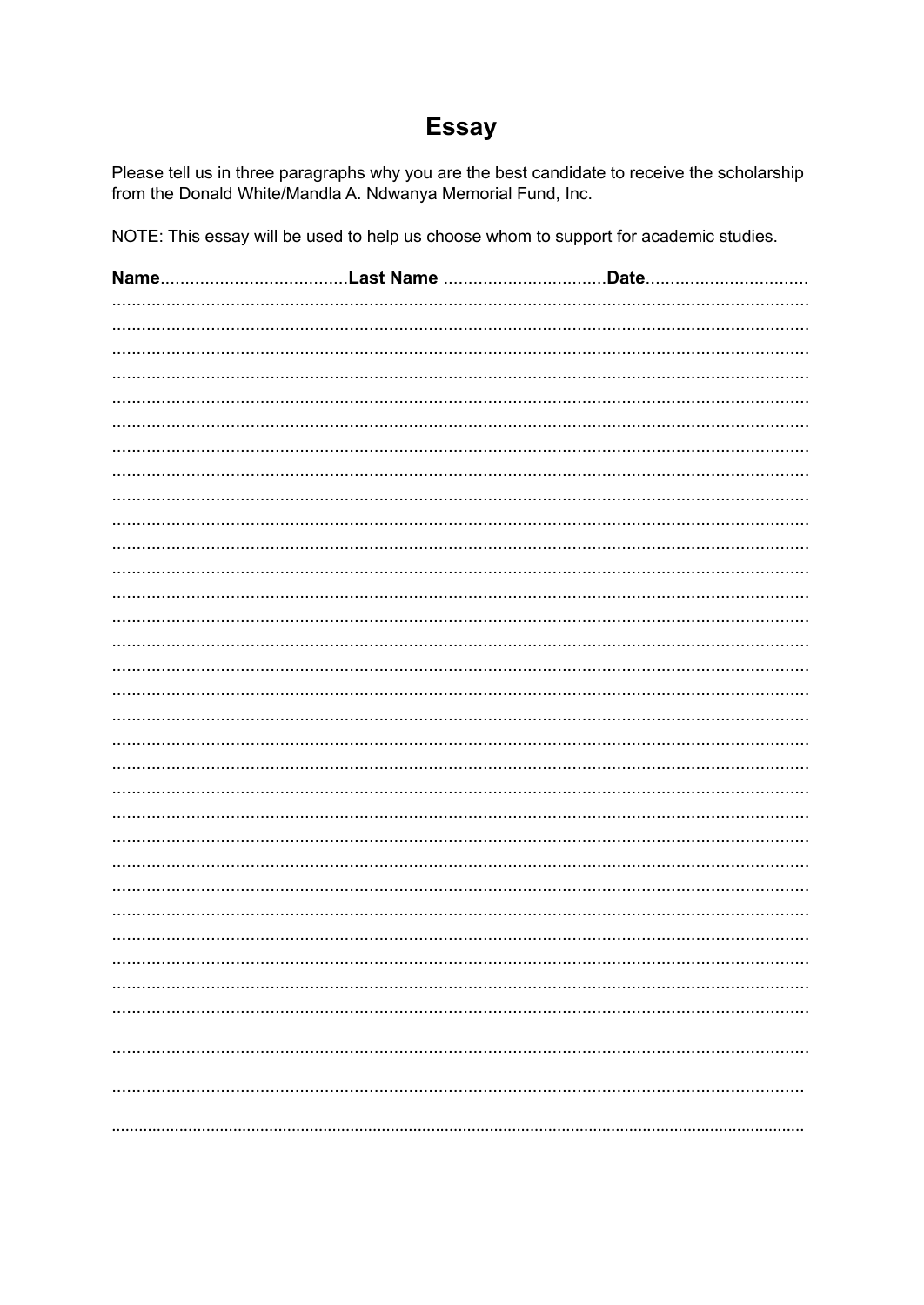## **Production Results**

Please answer the questions below:

1. Have you achieved results in your life of which you are proud? If yes, describe.

2. Have you carried out something where you see that you have created real value at school, at home, or socially after school. If yes, describe.

3. Do you have examples where you have created value for others? If yes, describe.

4. Which goals are you most satisfied with having achieved?